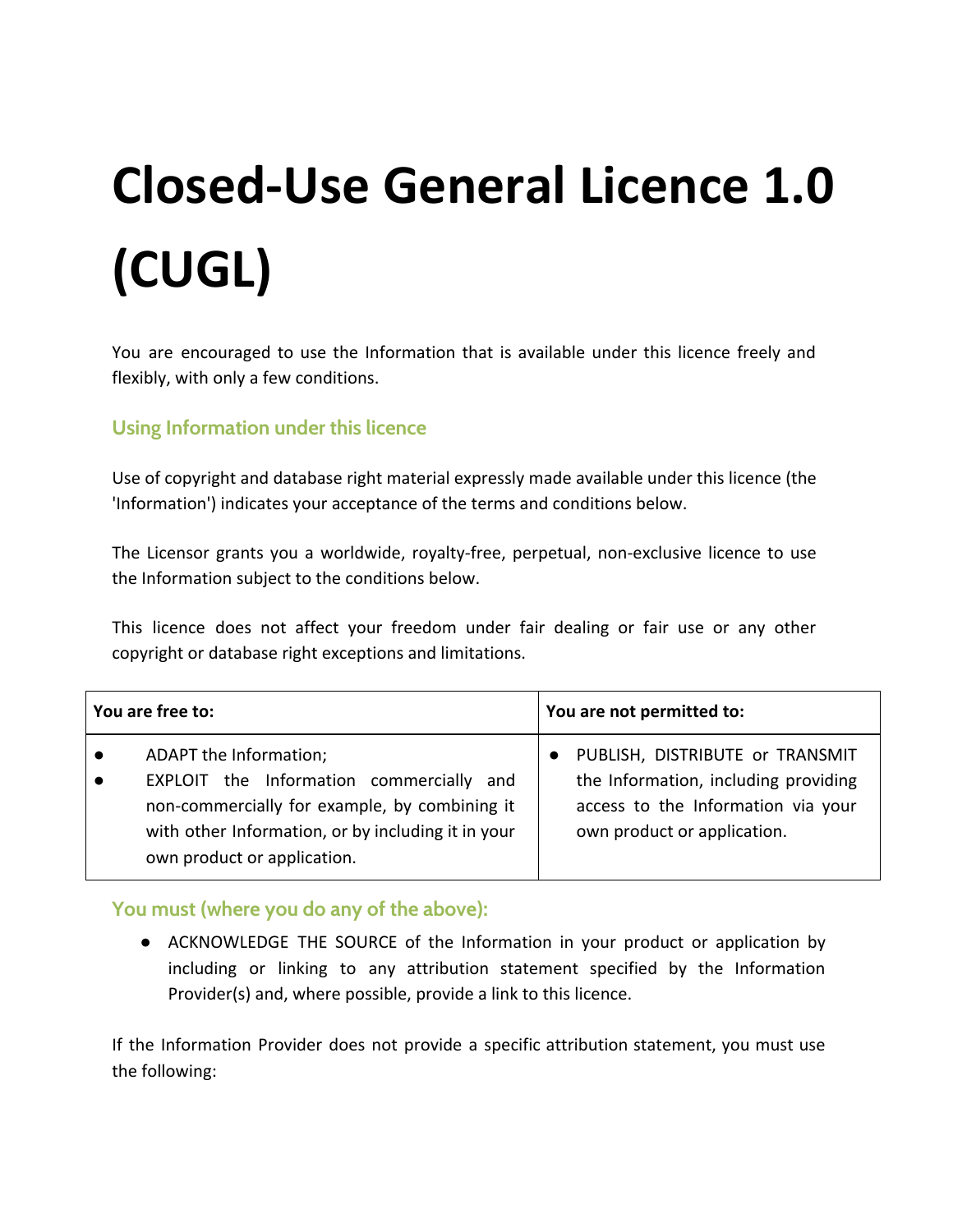#### *Contains information licensed under the Closed-Use General Licence 1.0.*

If you are using Information from several Information Providers and listing multiple attributions is not practical in your product or application, you may include a URI or hyperlink to a resource that contains the required attribution statements.

These are important conditions of this licence and if you fail to comply with them the rights granted to you under this licence, or any similar licence granted by the Licensor, will end automatically.

# **Exemptions**

This licence does **not** cover:

- personal data in the Information;
- Information that has not been accessed by way of publication or disclosure under information access legislation (including the Freedom of Information Acts for the UK and Scotland) by or with the consent of the Information Provider;
- Any marks, logos, crests etc. deemed to be intellectual property for which permission is required before use, except where they form an integral part of a document or dataset;
- military insignia;
- third party rights the Information Provider is not authorised to license;
- other intellectual property rights, including patents, trade marks, and design rights; and
- identity documents such as the passports etc.

#### **Non-endorsement**

This licence does not grant you any right to use the Information in a way that suggests any official status or that the Information Provider and/or Licensor endorse you or your use of the Information.

#### **No warranty**

The Information is licensed 'as is' and the Information Provider and/or Licensor excludes all representations, warranties, obligations and liabilities in relation to the Information to the maximum extent permitted by law.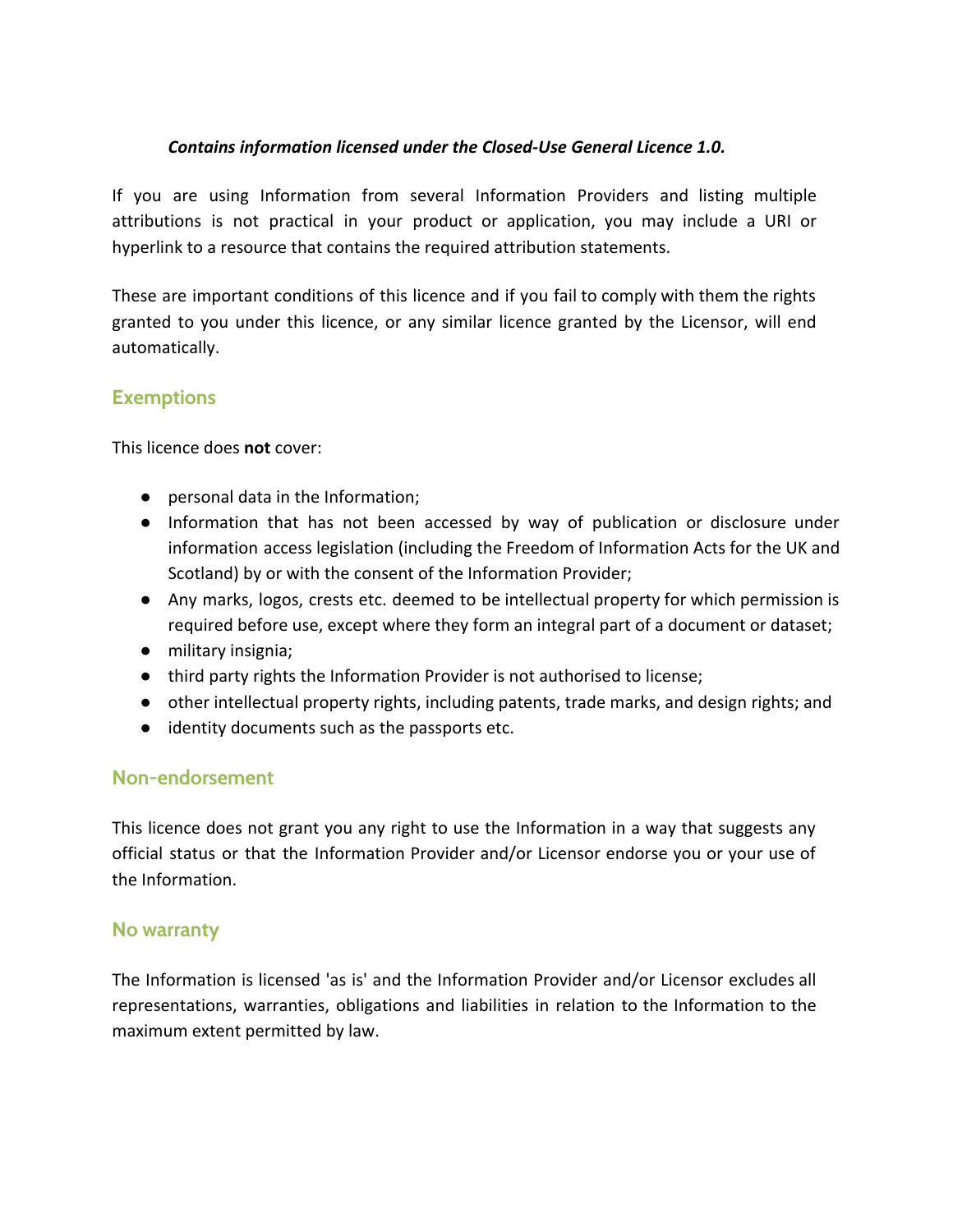The Information Provider and/or Licensor are not liable for any errors or omissions in the Information and shall not be liable for any loss, injury or damage of any kind caused by its use. The Information Provider does not guarantee the continued supply of the Information.

### **Governing Law**

This licence is governed by the laws of the jurisdiction in which the Information Provider has its principal place of business, unless otherwise specified by the Information Provider.

# **Definitions**

In this licence, the terms below have the following meanings:

**'Information'** means information protected by copyright or by database right (for example, literary and artistic works, content, data and source code) offered for use under the terms of this licence.

**'Information Provider'** means the person or organisation providing the Information under this licence.

**'Licensor'** means any Information Provider which has the authority to offer Information under the terms of this licence.

**'Use'** means doing any act which is restricted by copyright or database right, whether in the original medium or in any other medium, and includes without limitation distributing, copying, adapting, modifying as may be technically necessary to use it in a different mode or format.

**'You', 'you'** and **'your'** means the natural or legal person, or body of persons corporate or incorporate, acquiring rights in the Information (whether the Information is obtained directly from the Licensor or otherwise) under this licence.

# **About this Licence**

The Centre for Environmental Data Analysis (CEDA) has developed this licence as a tool to enable Information Providers not able to use available open data licences (e.g. The UK Open Government Licence (OGL) or the Creative Commons licences) to license the use of their Information under a common data licence. CEDA has made use of content from the UK Open Government Licence v3.0 for this licence.